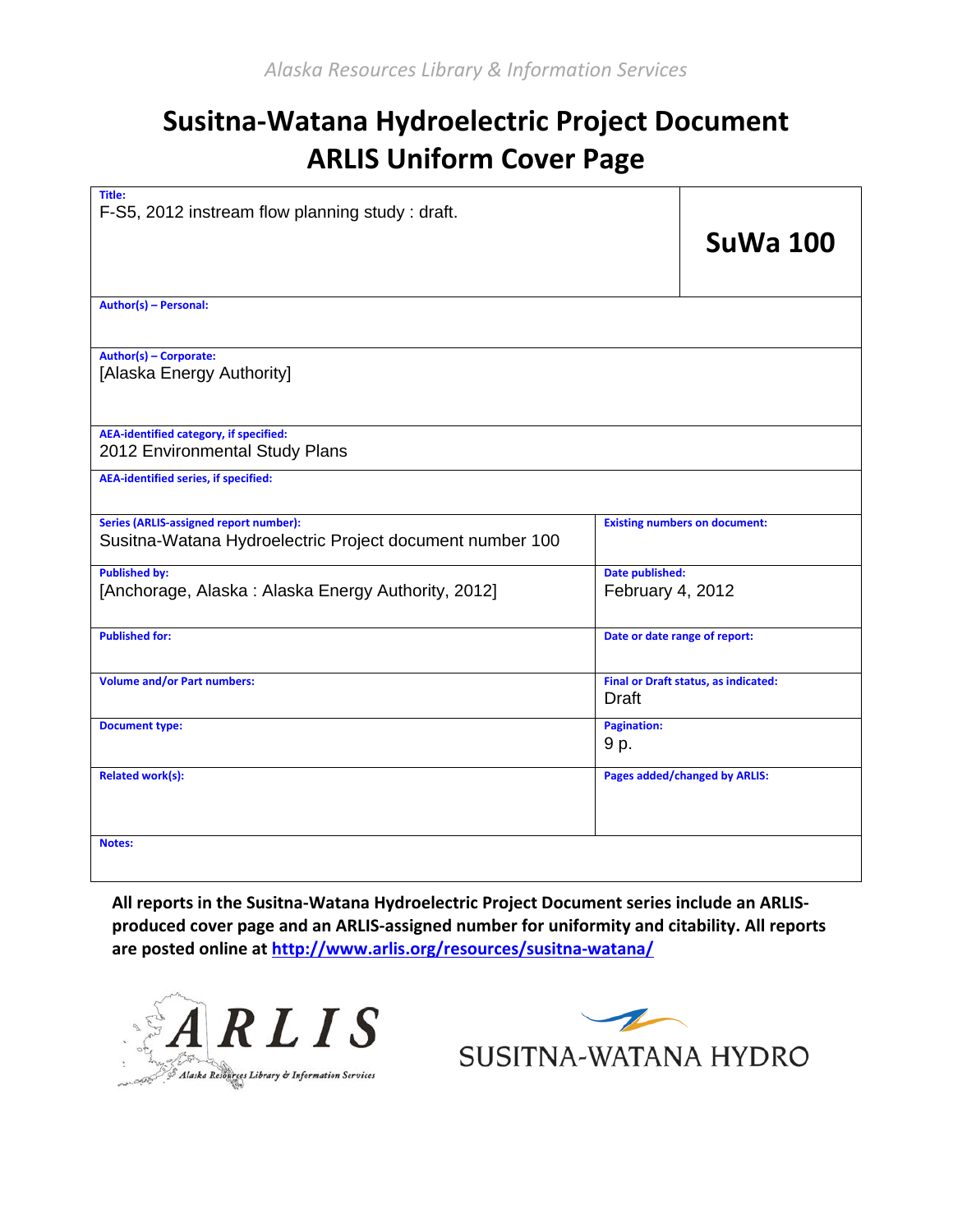**F-S5: 2012 INSTREAM FLOW PLANNING STUDY - DRAFT** 

## **INTRODUCTION**

The Alaska Energy Authority (AEA) is preparing a License Application that will be submitted to the Federal Energy Regulatory Commission (FERC) for the Susitna-Watana Hydroelectric Project (Project) using the Integrated Licensing Process (ILP). The Project is located on the Susitna River, an approximately 300 mile long river in the Southcentral region of Alaska. The Project's dam site will be located at River Mile (RM) 184. The results of this study and of other proposed studies will provide information needed to support the FERC's National Environmental Policy Act (NEPA) analysis for the Project license.

 $\overline{\phantom{a}}$  , and the contribution of the contribution of the contribution of the contribution of the contribution of the contribution of the contribution of the contribution of the contribution of the contribution of the

SUSITNA-WATANA

**HYDROELECTRIC PROJECT** 

Project construction and operation, as described in the Pre-application Document (PAD, AEA 2011), will modify the flow, temperature, and sediment/turbidity regimes of the Susitna River downstream of the proposed Watana Dam. These modified regimes will affect the amount and distribution (temporal and spatial) of aquatic habitat and may affect fish access to side sloughs and tributary streams. This study plan outlines the objectives and methods for characterizing the existing information that will provide a foundation for future flow-habitat studies. This study will initiate a multi-year effort, which will include data collection activities beginning in 2012.

## **STUDY OBJECTIVES**

A comprehensive instream flow study plan (2013-2014 Instream Flow Study Plan) will be developed during 2012 as part of the Project licensing process. The 2013-2014 Instream Flow Study will describe the response of aquatic habitats to Project-induced changes in river flow, water temperature, turbidity and other river channel/water quality parameters, as appropriate.

The objective of the 2012 Instream Flow Planning Study is to provide information that will be the foundation for the 2013-2014 Instream Flow Study and will assist in its development. The specific objectives are to:

- Synthesize the 1980s instream flow study information and evaluate the applicability of the studies to the current Project;
- Identify appropriate species/life history stages, study reaches, study sites, and instream flow modeling methods for the 2013-2014 Instream Flow Study;
- Coordinate instream flow study data needs across resource disciplines and studies; and
- Assist AEA in the development of the 2013-2014 Instream Flow Study Plan.

# **STUDY AREA**

The study area includes all aquatic habitats and riparian areas related to river flow in the Susitna River downstream of the proposed Watana Dam (RM 184 to RM 0).

## **EXISTING INFORMATION**

Existing information was compiled and reviewed in the Aquatic Resources Data Gap Analysis (ARDGA) (HDR 2011) and the PAD (AEA 2011). Information for the study area includes, but is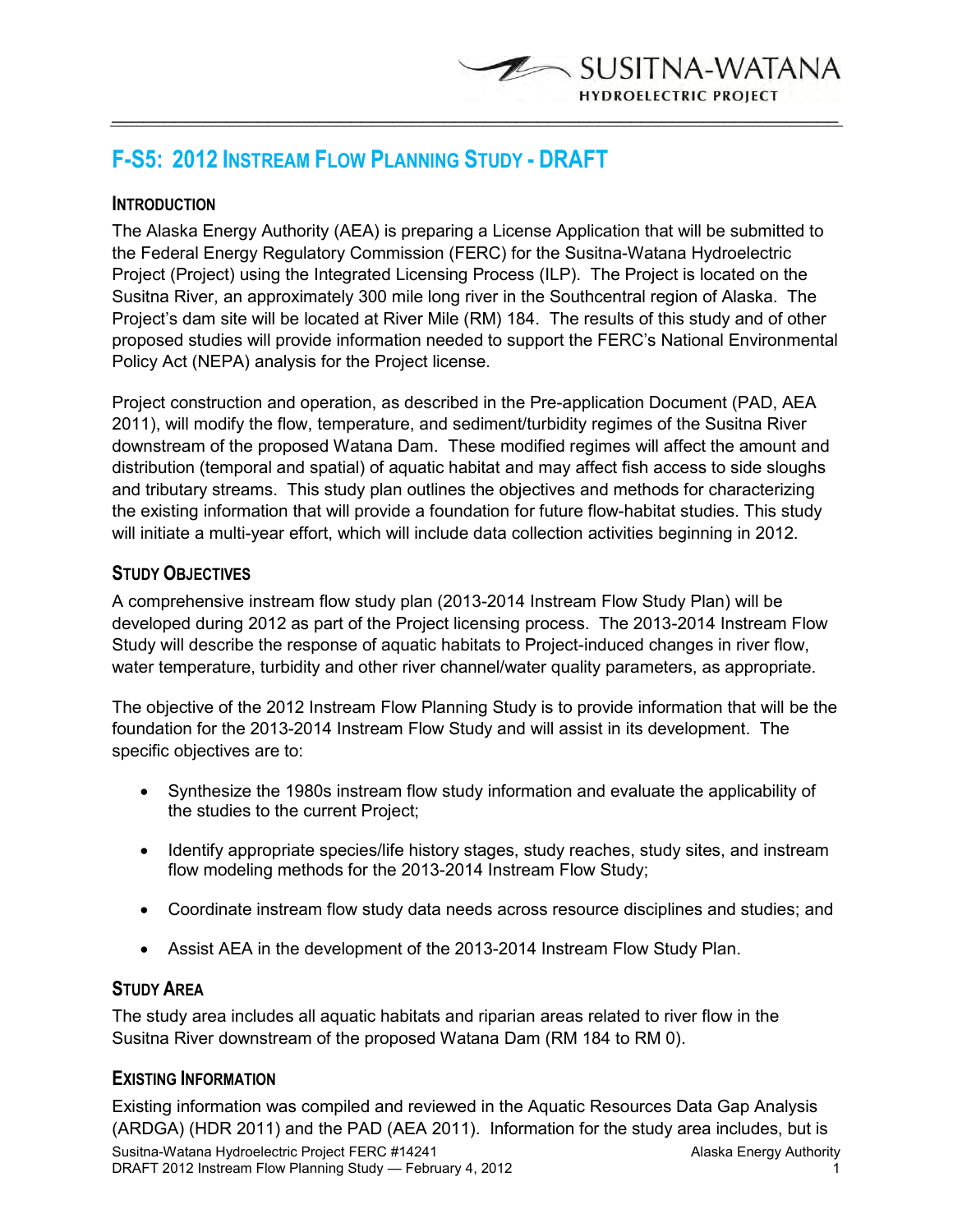SUSITNA-WATANA **HYDROELECTRIC PROJECT** 

not limited to, recent and historic aerial photography; fish distribution and relative abundance from recent and early 1980s studies; and data from the 1980s instream flow studies. Some key instream flow documents include the Instream Flow Relationships Report (Trihey & Associates and Entrix 1985a and b) and its associated four volume Technical Report Series; the Aquatic Habitat and Instream Flow Reports by ADF&G in 1983 and 1984 (ADF&G 1984), Photo Documentation of the Response of Aquatic Habitat Surface Areas to Mainstem Discharge 2 volumes (Trihey & Associates 1985; R&M and Trihey & Associates 1985), and various ADF&G 1983 and 1984 Resident and Juvenile Anadromous Fish Studies. The ARDGA (HDR 2011) lists and discusses the existing information related to the following instream flow components:

 $\overline{\phantom{a}}$  , and the contribution of the contribution of the contribution of the contribution of the contribution of the contribution of the contribution of the contribution of the contribution of the contribution of the

- **Study methods**
- **Baseline or reference conditions**
- Geographic extent of study
- **Major channel/habitat types**
- **Selected evaluation species/lifestages**
- Species/lifestage longitudinal distribution and utilization of major channel/habitat types
- Seasonal timing of utilization of evaluation species/lifestages
- Habitat suitability criteria for evaluation species/lifestages
- Macrohabitat variables affected by flow alterations
- Hydrologic record for with-project and without-project.

# **METHODS AND ANALYSIS**

The 2012 study components identified below will be addressed with respect to three distinct Susitna River segments: Middle River Reach from the proposed Watana Dam (RM 184) downstream through Devils Canyon (RM 150); Middle River below Devils Canyon to the three rivers confluence (RM 98 – 150); and the Lower River Reach below the three rivers confluence (RM 0 – 98). These river segments will have different types/levels of information available from the 1980s studies and potentially different physical and biological issues.

# *1980s Instream Flow Study Documents*

1. Identify the key 1980s instream flow study documents, ensure that they are available in the ARLIS system digitally, and index the key instream flow study elements within each document.

# *Target Species, Lifestages and/or Guilds*

- 1. Review and synthesize the target species/lifestages/guilds analyzed in the 1980s instream flow studies and the rationale for selecting these species/lifestages/guilds versus other species/lifestages/guilds (e.g., see HDR 2011).
- 2. For the purpose of facilitating discussions with licensing participants, develop a preliminary selection and rationale for target species/lifestages/guilds by river segment. Identify how species/lifestages not selected or included within guilds would be addressed.

# *Periodicity (seasonal timing)*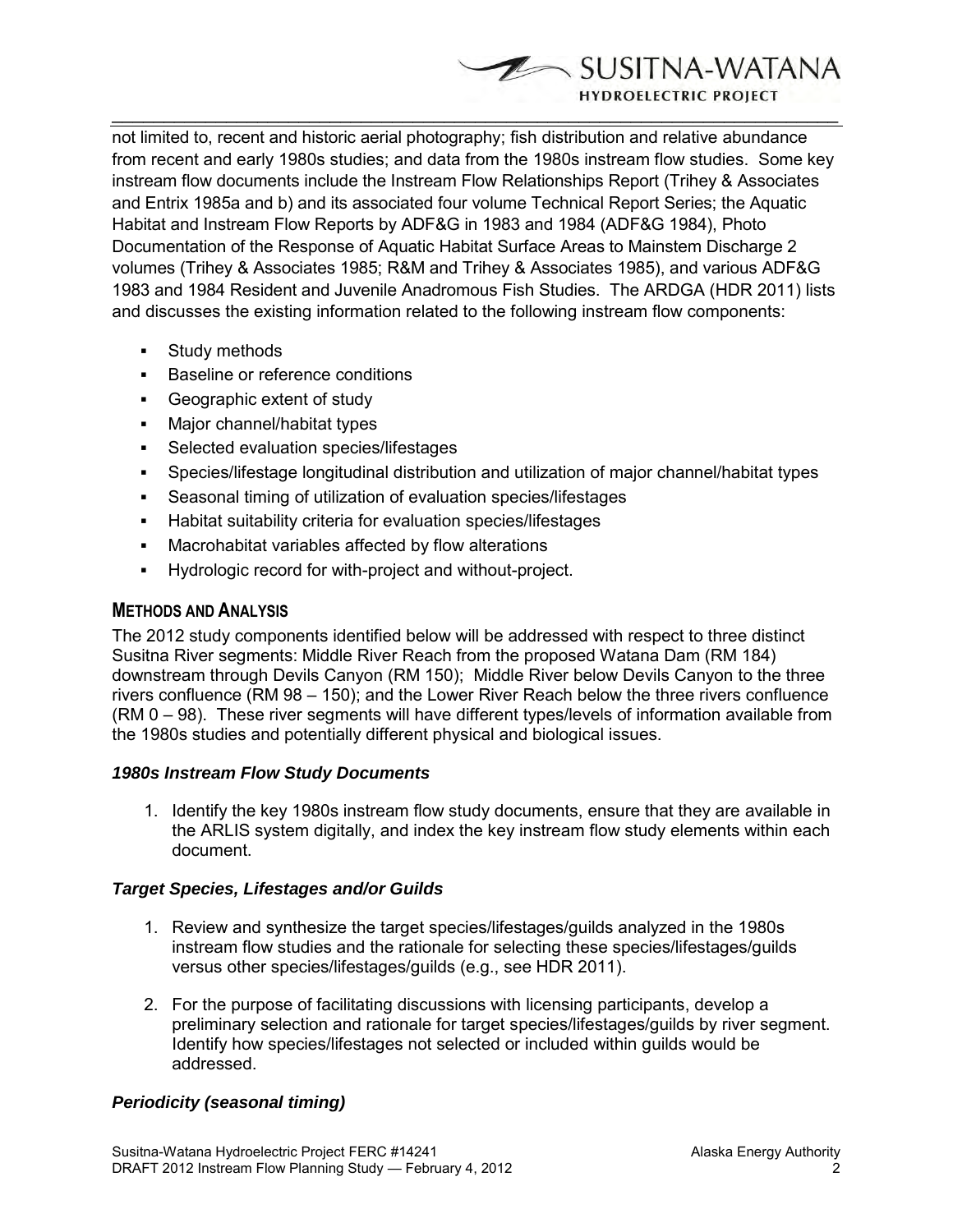- 1. Identify and synthesize the periodicity for target species/lifestages used in the 1980s studies.
- 2. Coordinate with the 2012 Synthesis of Existing Fish Population Data Study F-S1 to obtain fish timing and distribution information from the 1980s studies and from recent ADF&G studies.
- 3. Develop a target species/lifestage periodicity for each river segment and identify any important data gaps in the periodicity information. If a species/lifestage occurs in only a portion of the river segment, then identify the portion of the river segment. If the distribution is unknown, identify the data gap.

#### *Observed Habitat Utilization by Target Species/lifestages/guilds*

- 1. Review and synthesize the macro-, meso-, and micro-scale habitat utilization data collected (by species/lifestage) as part of the 1980s studies. Identify the relative proportion of species/lifestages that utilized macrohabitat types such as turbid/clear water. Identify the relative proportion of species/lifestages that utilized mesohabitat types such as riverine habitat types (main channel, side channel, sloughs, tributary mouths, tributaries) or runs, pools, riffles. Identify the microhabitat habitat utilization observed (depth, velocity, substrate, upwelling, cover) during the 1980s studies, including observed passage requirements into habitats (e.g., water depth).
- 2. Compare/contrast this information to the current state of knowledge regarding habitat utilization in similar river systems in Alaska. For example, review recent studies that have identified spawning habitats (turbidity, upwelling, etc.) and rearing habitats for target species/lifestages (e.g., Eiler et al. 1992; Yanusz et al. 2007; Anderson and Bromaghin 2009; Burril et al. 2010; Merizon 2010; Yanusz et al. 2010).
- 3. Coordinate with the 2012 Middle River Habitat Utilization Study (F-S3) to ensure that the study methods and results provide appropriate habitat utilization data for the instream flow study. At a minimum, provide up to two crew members to work with the F-S3 study to provide oversight, assist, and train the F-S3 study crews to collect the proper utilization data for use in study site selection and habitat suitability criteria. More crew members may be needed. Close coordination is needed between these two studies to develop the most efficient method of tracking fish and collecting utilization data.

#### *Important Physical Habitat Processes*

- 1. Identify and synthesize the important physical habitat process that were observed or anticipated to be Project and flow dependent in the 1980s studies, identify how these were addressed, and develop recommendations for addressing and integrating these processes in the 2013-2014 Instream Flow Study. For example:
	- a. Upwelling and downwelling with respect to spawning and incubation and the relationship of upwelling rates to main channel discharge and/or ice cover elevation.
	- b. Turbidity/suspended sediment with respect to clear water or turbid water habitats and the relationship of main channel discharge to the turbid/clear water habitats.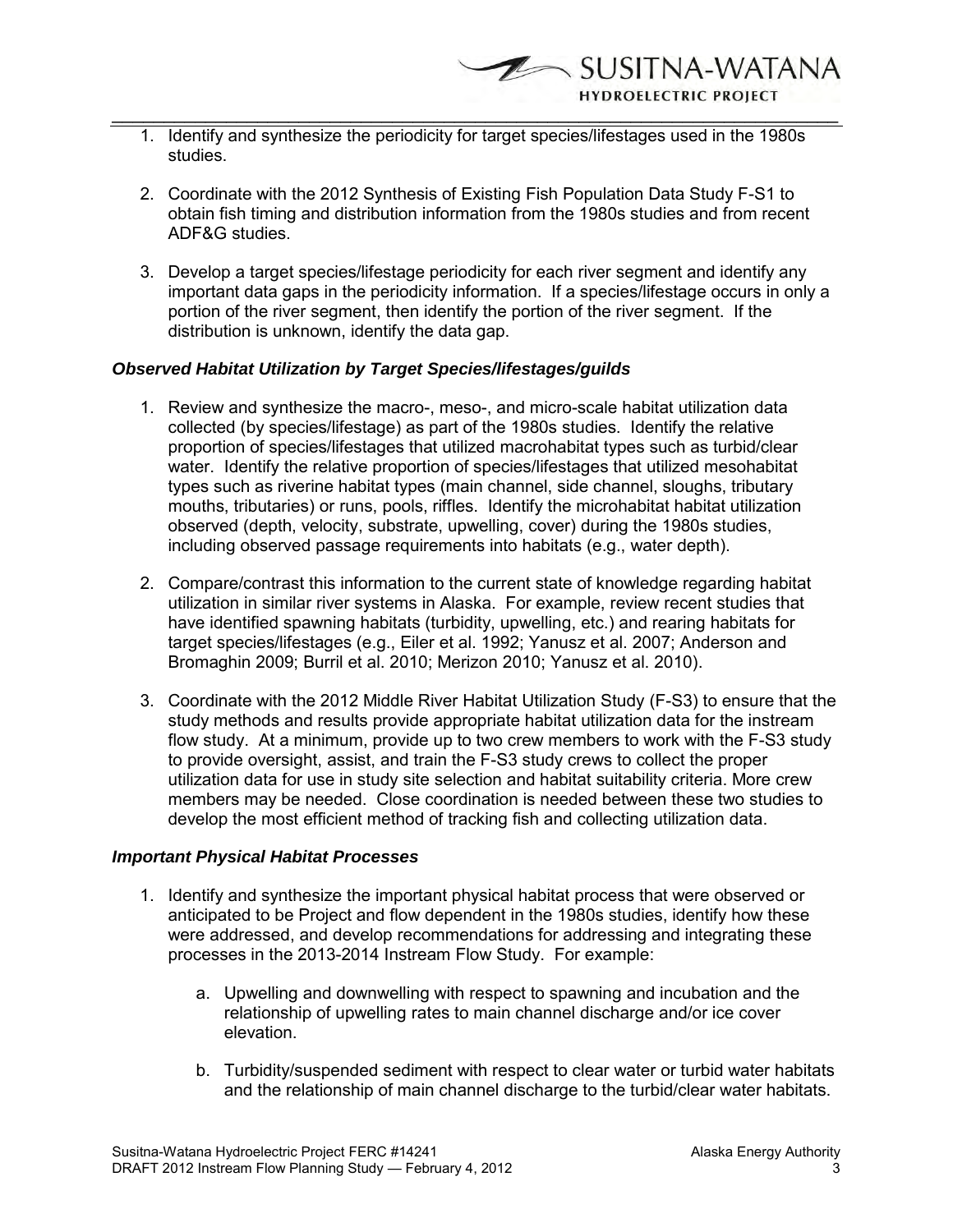- c. Substrate quality for primary/secondary production and spawning and the relationship of substrate composition to the Project and Project flows.
- d. Ice and water temperature with respect to migration, holding, spawning incubation and rearing habitat and the relationship to reservoir operations and river discharge.

# *River Stratification and Study Sites*

- 1. Identify and synthesize the stream segment or reach scale river stratification scheme used (hydrology, channel geomorphology, channel slope, water temperature, ice cover, turbidity, riparian vegetation, etc.) in the 1980s studies.
- 2. Identify and synthesize the sub-reach river stratification used such as riverine habitat types (main channel, side channel, sloughs, tributary mouths, and tributaries) and/or mesohabitat types (e.g., run, pool, riffle).
- 3. Locate and synthesize the 1980s study site locations and identify the overall approach used (or envisioned) to extrapolate the instream flow study site results to river segments and/or the entire Project area.
- 4. Evaluate the representativeness of the 1980s study sites within each river segment as related to both (1) pre-Project habitat that is usable by each target species/lifestage/guild; and (2) post-Project habitat that would be usable as a result of Project modifications to flow, temperature, turbidity and other parameters (substrate composition, channel structure, inundation frequency, etc.).
- 5. Coordinate with the 2012 Geomorphic Assessment of the Middle River Reach Using Aerial Photography Study (G-S2) regarding the mapping of geomorphic channel types (channel width, valley width, confinement, slope) and riverine habitat types (main channel, side slough, upland slough, tributary mouths, tributaries). Provide one team member to work consistently with the G-S2 contractor and provide oversight.
	- a. Ensure that the geomorphic channel type mapping is at a scale that can be used to stratify the Susitna River into segments/reaches for the instream flow study. Coordinate, as appropriate, the timing of the work products with the instream flow study needs.
	- b. Ensure that the digitizing of riverine habitat types is conducted over a suitable range of flows, in the proper river reaches, and at a suitable level of quality that it can be used for assisting in the development of habitat versus flow relationships in the instream flow study. If appropriate, identify study sites or areas where additional detail may be required. Coordinate, as appropriate, the timing of the work products with the instream flow study needs.
	- c. Ensure that the channel change analysis (historic imagery versus current imagery) is completed at a scale applicable to the instream flow study's need to assess channel dynamic equilibrium/stability assumptions and the stability of important 1980s study sites.
- Susitna-Watana Hydroelectric Project FERC #14241 Alaska Energy Authority DRAFT 2012 Instream Flow Planning Study — February 4, 2012 4 6. Coordinate with the 2012 Middle River Habitat Utilization Study (F-S3) regarding the locations of habitat utilized by adult salmon. Participate with the study, as appropriate,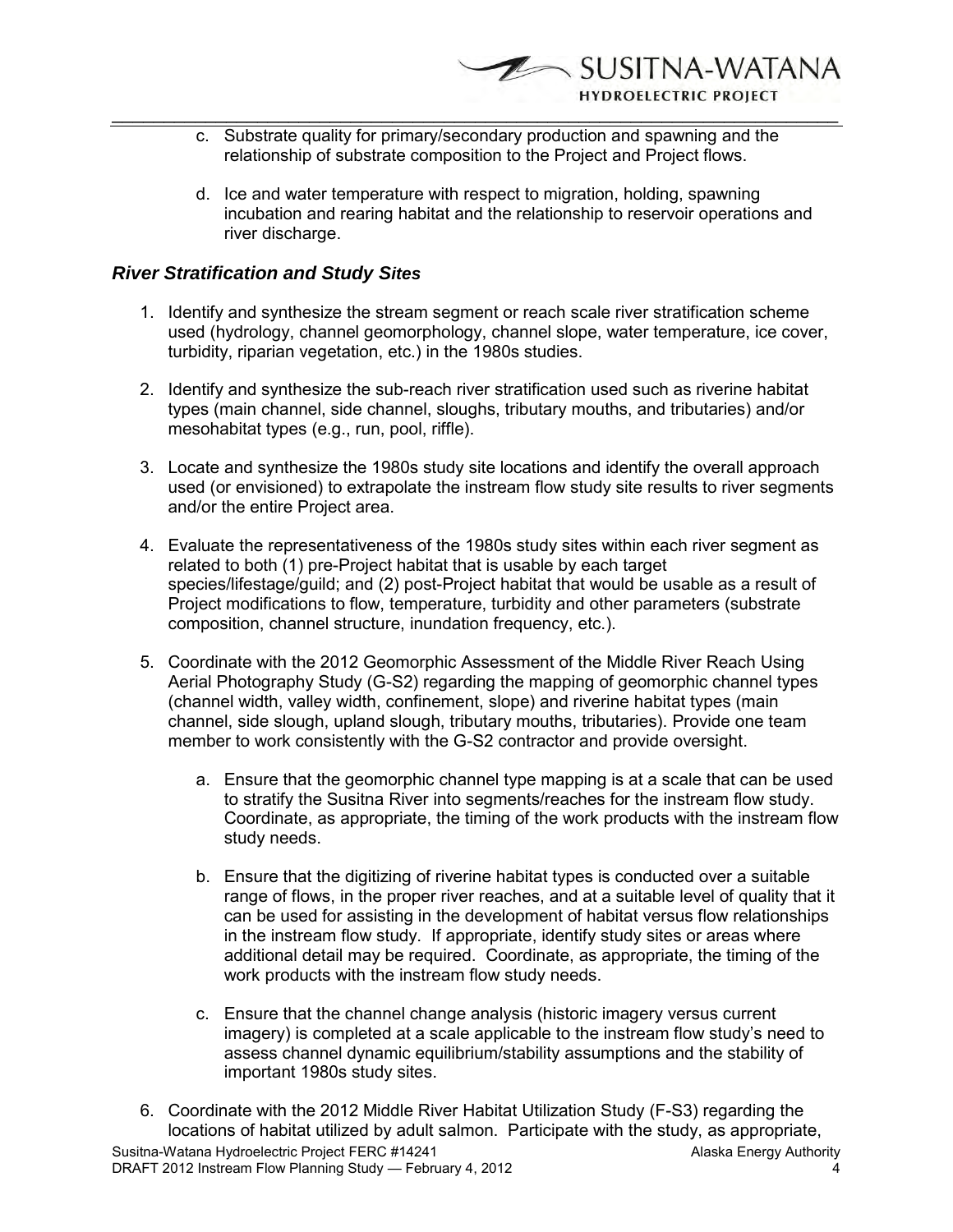to ensure appropriate locations and descriptions of turbid and clear water habitats used by adult salmon are developed based on the 2012 field study and based on the data available from recent ADF&G radio telemetry studies (e.g., Yanusz et al. 2007; Merizon 2010; Yanusz et al. 2010). These data will be used to help evaluate instream flow study sites.

SUSITNA-WATANA

**HYDROELECTRIC PROJECT** 

 $\overline{\phantom{a}}$  , and the contribution of the contribution of the contribution of the contribution of the contribution of the contribution of the contribution of the contribution of the contribution of the contribution of the

- 7. Preliminary study site selection Based on synthesis of the 1980s studies and coordination with the 2012 Geomorphic Assessment of the Middle River Reach Using Aerial Photography (G-S2) and Middle River Habitat Utilization (F-S3) studies, initiate preliminary study site selection where appropriate data exists (e.g., Middle River below Devils Canyon). Conduct field visits, in September/October, to refine potential study sites and assess potential modeling approaches and logistics constraints.
- 8. For the purpose of facilitating discussions with licensing participants, develop a preliminary approach(s) to (1) segment/reach scale river stratification, (2) sub-reach habitat stratification, (3) study site selection, and (4) expansion of instream flow study site results to river segments and the Project area.

## *Habitat Suitability Criteria*

- 1. Synthesize the 1980s micro habitat (depth, velocity, substrate, cover) and meso/macro habitat suitability criteria (turbidity, upwelling flow, temperature) and consider its applicability to the current Project.
- 2. Compare the suitability criteria to empirical habitat utilization data and suitability criteria currently being used in applicable instream flow applications in Alaska and/or the Northwest USA/Canada.
- 3. Identify any important habitat suitability criteria data gaps that may require habitat suitability criteria data collection.
- 4. For the purpose of facilitating discussions with licensing participants, develop a preliminary approach for selecting/developing habitat suitability criteria (micro, meso, and macro criteria), including coordination with other studies regarding criteria for riparian vegetation and algae/macroinvertebrates (primary/secondary production habitat).

## *Habitat Modeling*

- 1. Flow range(s) modeled.
	- a. Identify the range of flows that were modeled during the 1980s. Also assess the adequacy of the modeled flow range for quantifying habitat under pre-Project and post-Project conditions.
	- b. Develop recommendations for the flow range to be modeled in the 2013-2014 Instream Flow Study.
- 2. Physical/biological habitat modeling approach that was utilized or envisioned if not completed in the 1980s studies. For example, identify and synthesize the following: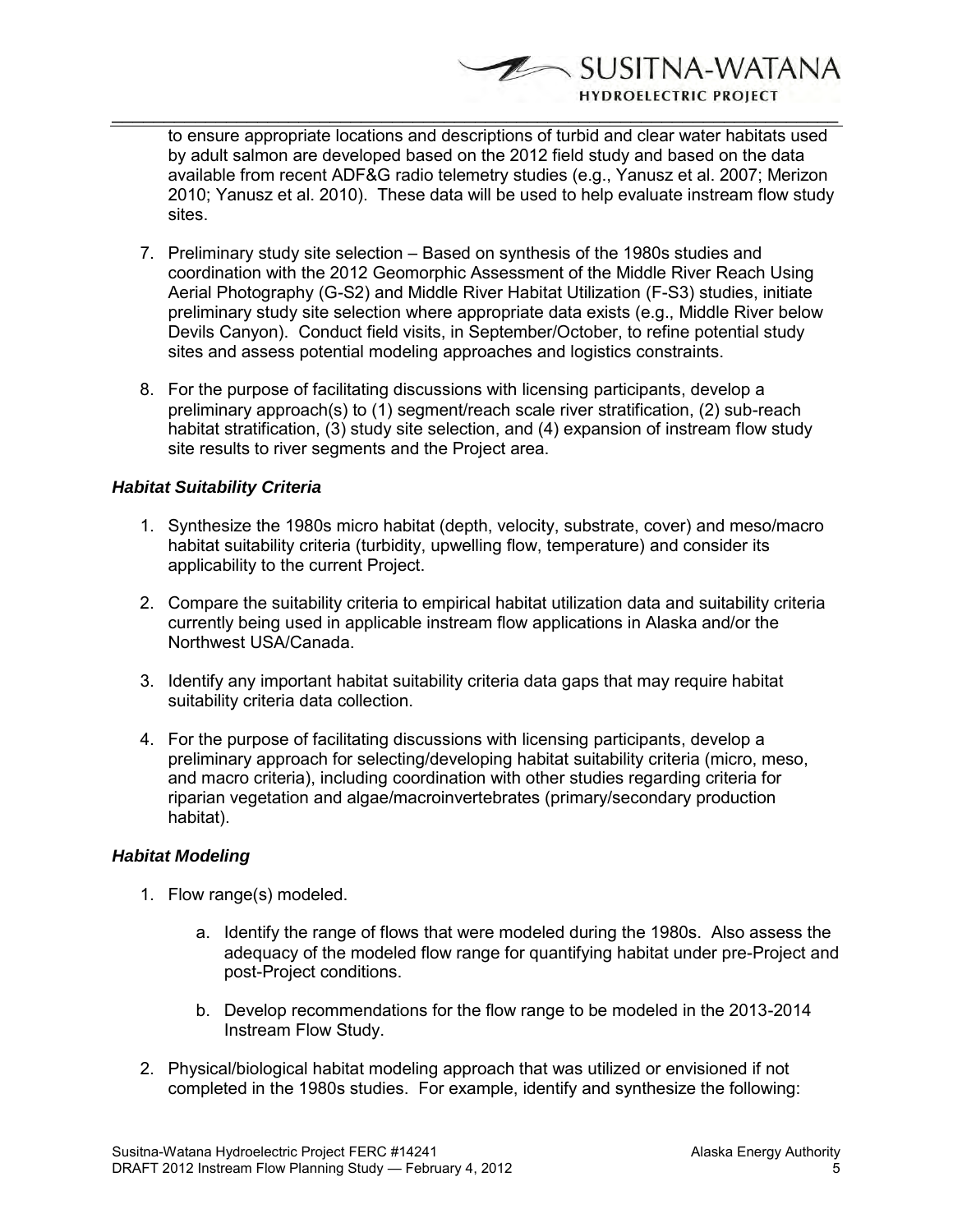- a. Empirical surface area versus flow relationships approach for riverine habitat types (main channel, side channel, sloughs, tributary mouths).
- b. Usable habitat area analyses approach within the riverine habitat types (e.g., ADF&G PHABSIM studies).
- c. The approach for incorporating turbidity and upwelling into the analysis.
- d. The approach used for comparing pre-Project habitat with post-Project habitat.
- 3. Develop recommendations for the 2013-2014 Instream Flow Study regarding integration of habitat modeling including how various habitat modeling methods might be used most effectively to represent the habitat (empirical mapping of habitat over a range of flows, 1 dimensional hydraulics and habitat modeling, 2-dimensional hydrodynamics and habitat modeling) and how the various physical and biological habitat process can be integrated and used to analyze existing and post-Project habitat.
- 4. Develop recommendations for incorporating hydrology (period of record, water year types) and habitat time series analysis in the 2013-2014 Instream Flow Study.
- 5. Develop recommendations for a temporal habitat modeling approach to address load following operation in the 2013-2014 Instream Flow Study.

## *Water Temperature Modeling*

Participate with AEA and licensing participants to develop the 2013-2014 Water Temperature Modeling Study Plan.

## *2013-2014 Instream Flow Study Plan Development*

A formal study plan will be developed through consultation with AEA and the licensing participants that incorporate the synthesis of information described above.

## **NEXUS BETWEEN PROJECT AND RESOURCE TO BE STUDIED AND HOW THE RESULTS WILL BE USED**

Project construction and operation will modify the flow, temperature, and sediment/turbidity regimes of the Susitna River downstream of the proposed Watana Dam. These modified regimes will affect the amount and distribution (temporal and spatial) of aquatic habitat and may affect fish access to side sloughs and tributary streams. The 2013-2014 Instream Flow Study will quantify the response of aquatic habitats to Project induced change to baseline stream flow, stream temperature, turbidity, and other parameters, as appropriate. Results of the 2013-2014 Instream Flow Study will be used to evaluate potential Project impacts and develop potential Protection, Mitigation and Enhancement measures (PM&Es).

The 2012 instream flow efforts will be coordinated with other 2012 studies to identify areas of mutual interest and shared analysis. Specifically these include: fish distribution and abundance studies; fish habitat utilization studies; water temperature studies; geomorphology studies; and riparian studies.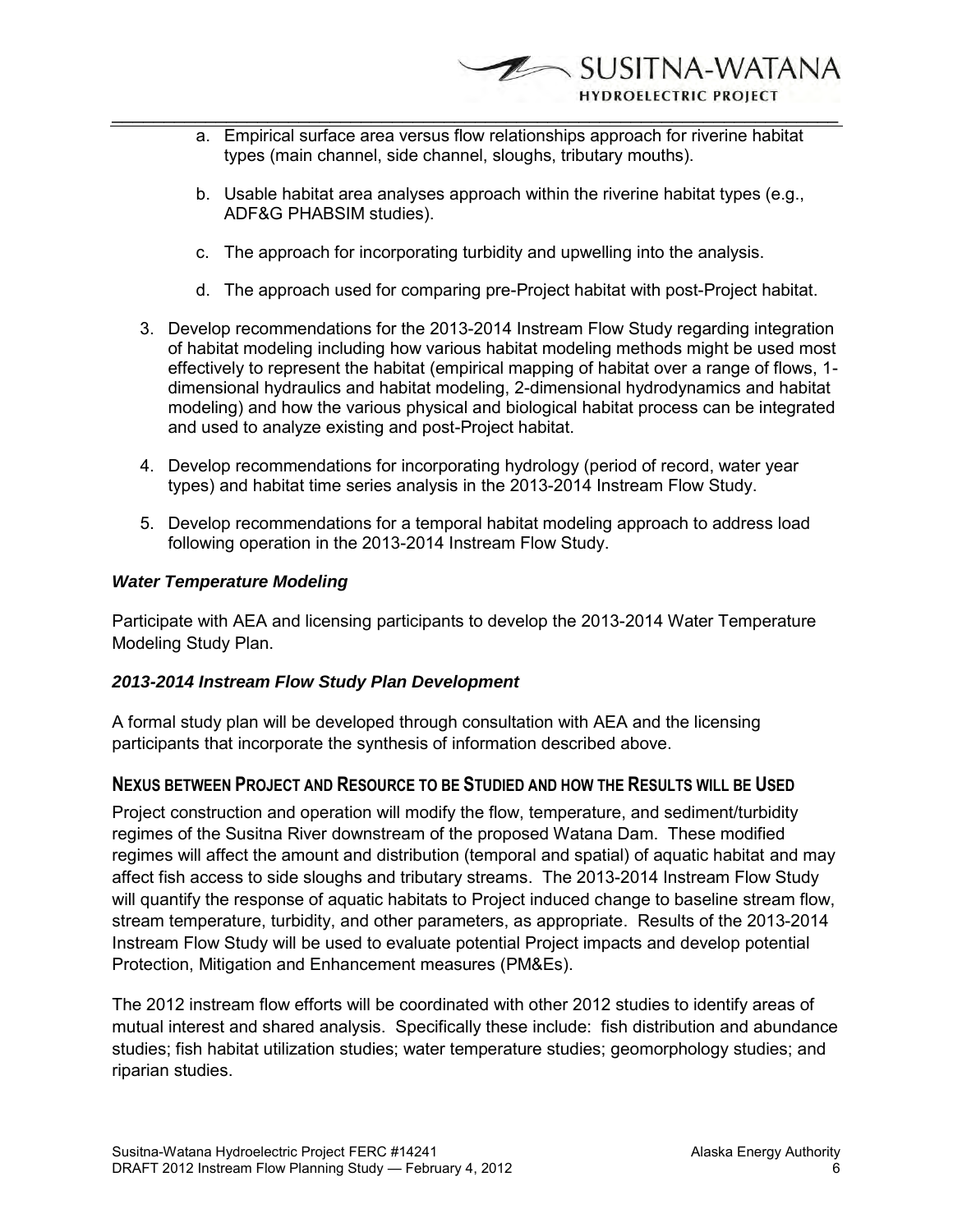Existing fish and aquatic resource information appears insufficient to address the following issues that were identified in the PAD (AEA 2011):

 $\overline{\phantom{a}}$  , and the contribution of the contribution of the contribution of the contribution of the contribution of the contribution of the contribution of the contribution of the contribution of the contribution of the

SUSITNA-WATANA **HYDROELECTRIC PROJECT** 

Middle River (Watana Dam Site [RM 184] downstream to Three Rivers Confluence [RM 98]).

 F4: Effect of Project operations on flow regimes, sediment transport, temperature, water quality that results in changes to seasonal availability and quality of aquatic habitats, including primary and secondary productivity. The effect of Project-induced changes include streamflow, stream ice processes, and channel morphology (streambed coarsening) on anadromous fish spawning and incubation habitat availability and suitability in the mainstem and side channels and sloughs in the Middle River above and below Devils Canyon.

## Lower River (Three Rivers Confluence (RM 98] downstream to Cook Inlet [RM 0])

 F9: The degree to which Project operations affect flow regimes, sediment transport, temperature, water quality that result in changes to seasonal availability and quality of aquatic habitats, including primary and secondary productivity.

# **PRODUCTS**

Study products to be delivered in 2012, at a minimum will include:

**Final 2012 Study Plan**. The final 2012 study plan will be developed in coordination with AEA, agencies and other licensing participants. The AEA-selected environmental contractor will assist AEA, the Program Lead, and licensing participants develop the final study plans.

**Draft Technical Memoranda**. Draft technical memoranda will be prepared for each work group meeting. The topics for the draft memoranda will be developed in coordination with AEA and the licensing participants to meet the needs for developing the 2013-2014 Instream Flow Study Plan. Preliminary memoranda topics are indicated below. In addition, each memo will summarize progress, identify data gaps, and indicate coordination efforts with other studies.

- Key Instream Flow Documents and Contents
- Target Species/Lifestages, Periodicity, and Observed Habitat Utilization
- Important Physical Habitat Processes, River Stratification, and Study Sites
- Habitat Suitability Criteria
- Habitat Modeling
- Preliminary Study Site Selection

**Relational database**. A geospatially-referenced relational database of historic data used in the current analysis and data collected during 2012 field season, if applicable, will be prepared. This database will form the basis for additional data collection in 2013-2014. All new field data must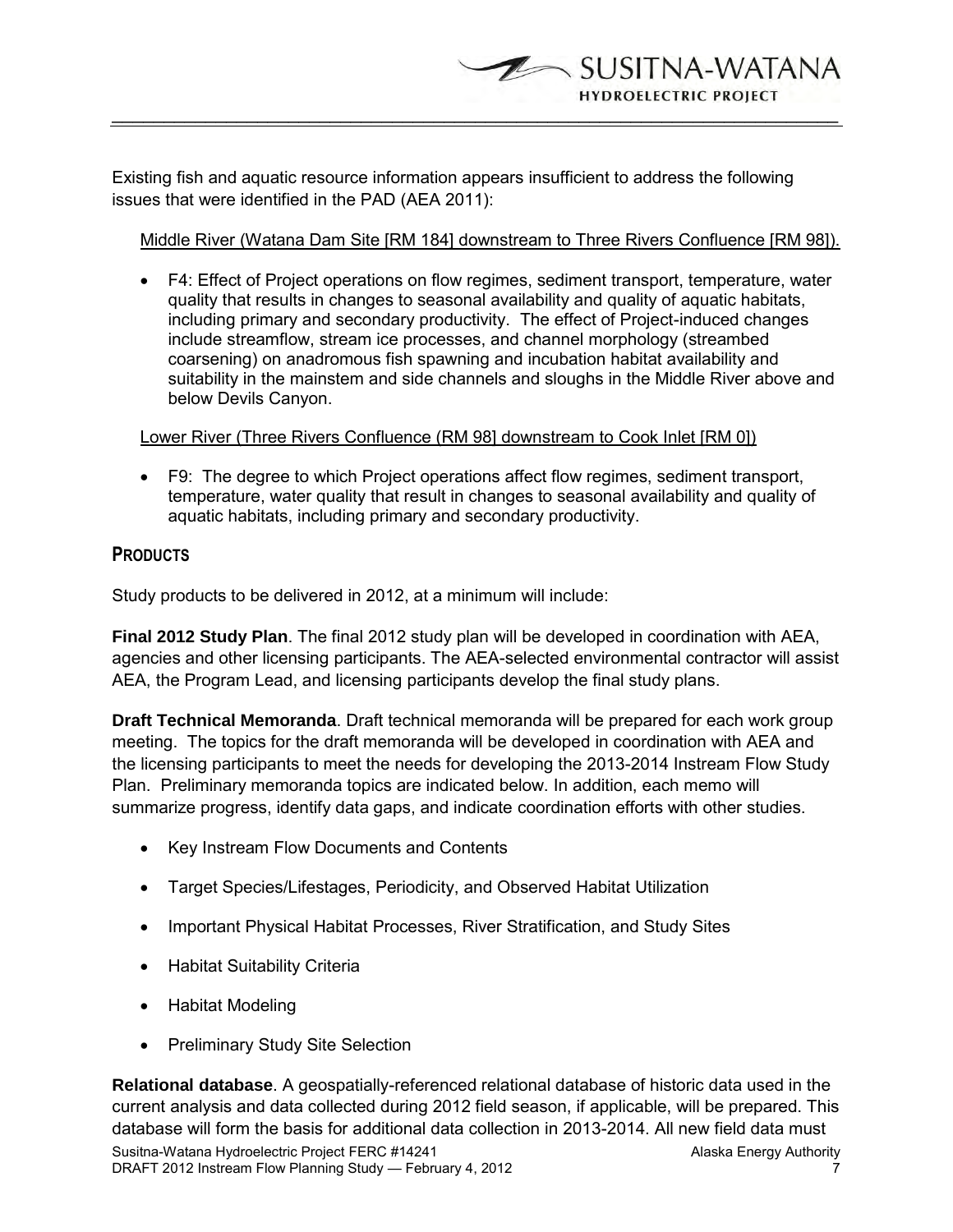SUSITNA-WATANA **HYDROELECTRIC PROJECT** 

be associated with location information collected using a Global Positioning System (GPS) receiver in unprojected geographic coordinates (latitude/longitude) and the WGS84 datum. Naming conventions of files and data fields, spatial resolution, and metadata descriptions must meet the ADNR standards established for the Susitna-Watana Hydroelectric Project.

 $\overline{\phantom{a}}$  , and the contribution of the contribution of the contribution of the contribution of the contribution of the contribution of the contribution of the contribution of the contribution of the contribution of the

**2013-2014 Instream Flow Study Plan**. The 2013-2014 Instream Flow Study Plan will be developed through consultation with the Instream Flow subgroup through the formal FERC ILP study plan process. The AEA-selected environmental consultant will participate in the subgroup meetings, as appropriate, and assist AEA, the Program lead, and licensing participants develop the study plan outline, draft and final Proposed Study Plans and draft and final Revised Study Plans.

**Data**. All original data collected in the field in 2012 will be QC'd and delivered to AEA. The data will be entered into the relational database described above, QC'd and delivered to AEA.

**Final 2012 Technical Memo**. A technical memo summarizing all of the 2012 results will be presented to resource agency personnel and other licensing participants, along with spatial data products. All map and spatial data products will be delivered in the two-dimensional Alaska Albers Conical Equal Area projection, and North American Datum of 1983 (NAD 83) horizontal datum consistent with ADNR standards.

# **SCHEDULE**

The following schedule is for milestones of the 2012 scope of work. In addition to the schedule below, draft technical memoranda and potentially other deliverables will be required between work group meetings as necessary to facilitate work group discussions and 2013-2014 Instream Flow Study Plan development. The schedule for implementation of the 2013-2014 Instream Flow Study will be developed with the AEA-selected environmental consultant during the 2013- 2014 study planning process.

- Final 2012 Instream Flow Study Plan March 20, 2012
- Final Draft 2013-2014 Study Plan Outline March 20, 2012
- Draft 2013-2014 Instream Flow Proposed Study Plan April 27, 2012
- Final 2013-2014 Instream Flow Proposed Study Plan May 21, 2012
- Draft Technical Memorandum June 29, 2012
- Draft 2013-2014 Instream Flow Revised Study Plan August 15, 2012
- Final 2013-2014 Instream Flow Revised Study Plan September 24, 2012
- Original QC'd Data November 9, 2012
- QC'd Geospatially-referenced relational database November 9, 2012
- Final Technical Memorandum on 2012 Activity November 9, 2012.